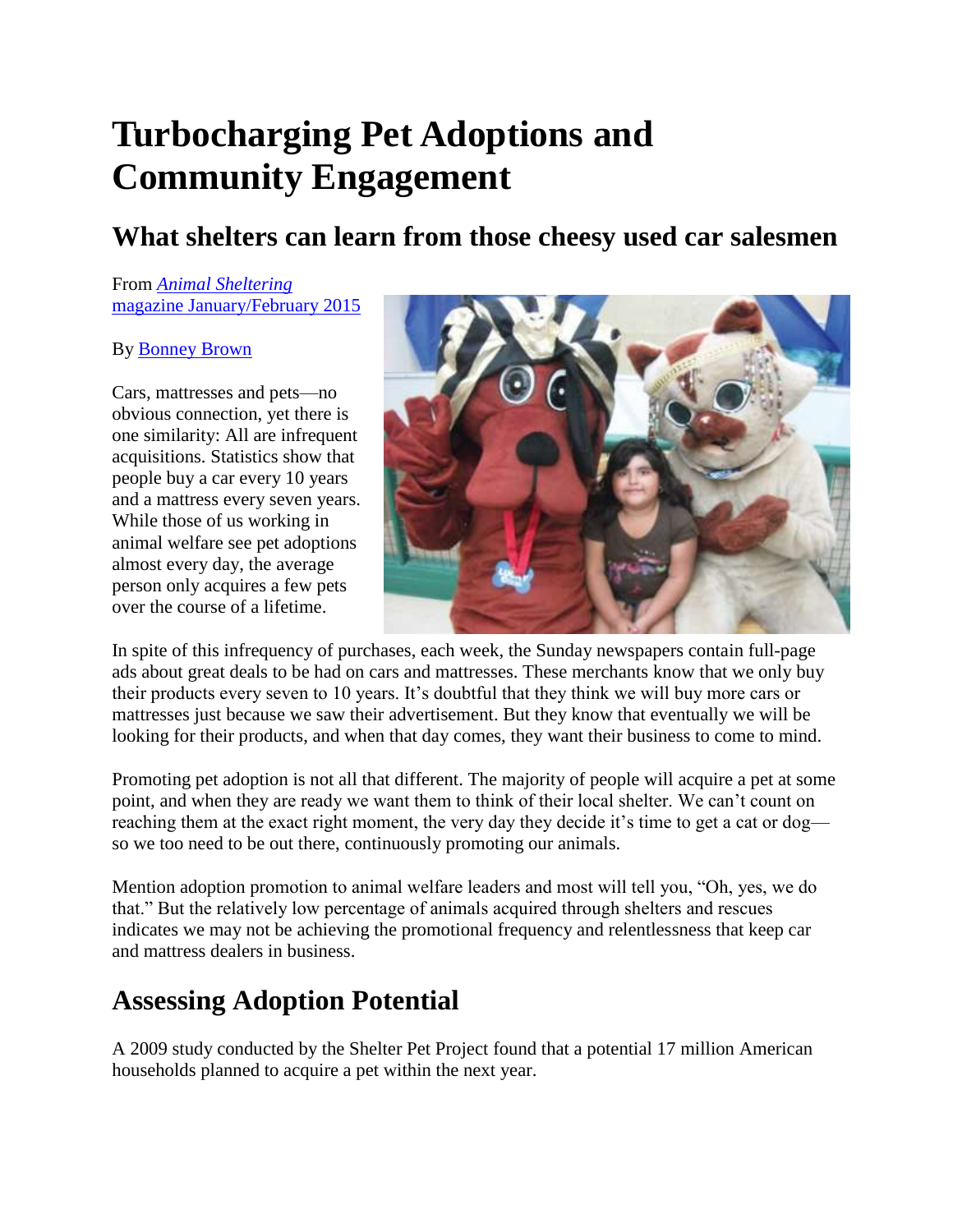With that in mind, comparing the current adoption rate in your community to some of the bestperforming communities will provide insight into the potential opportunities. Shelters in Colorado performed 17 adoptions per 1,000 people in 2013. From 2007-2013, Washoe County, Nev., shelters sustained over 20 adoptions per 1,000 residents. Monmouth County, N.J., and Kitsap County, Wash., had an adoption rate of 14 per 1,000 people in 2012.

Given our limited funds, shelters need to get as much free publicity as possible (and when we pay for advertising, we need a real bang for our buck). That's why it's important to come up with fun, eye-catching, attention-getting promotions to engage the media and make a memorable impression on the public.

Doing this will boost your adoptions by alerting pet lovers that your organization is a great place to find a furry companion. It will help to increase donations, too, as donors love seeing creative efforts to save animals.

## **Finding Good Ideas**

Brainstorming ideas with staff is fun and very effective. If you are still at a loss, borrow concepts from others—after all, it's for a great cause!

At the Nevada Humane Society, we started with holidays. On New Year's Day, we featured the first adoption of the year, just as many newspapers highlight the region's first birth. Valentine's Day inspired our Furry Speed Dating promotion. On the



Fourth of July, we hosted a free Ice Cream Social. Safe trick-or-treating at the shelter became a Halloween tradition. On Election Day, we invited people to meet the Re*pup*licans and Demo*cats*. When the local art museum exhibited Egyptian antiquities, we transformed the shelter into an Egyptian bazaar complete with donated Middle Eastern snacks, performers and volunteers dressed as Cleo*catra* and *Bark* Antony.

The Wheel of Furtune event features a wheel just like on TV, and adopters spin it for prizes. For Woofstock, staff sported tie-dye shirts, and '60s music filled the shelter. The Cup Cake Day idea came from a shelter in New Zealand; over 1,200 cupcakes were donated, raising money and bringing new people in for the first time. Seeing that even those difficult ladies on the "Bridezillas" TV show managed to find love, we hosted a Petzilla promotion and found homes for some haughty cats and cranky Chihuahuas. (Hey, some people like a challenge!) Plump cats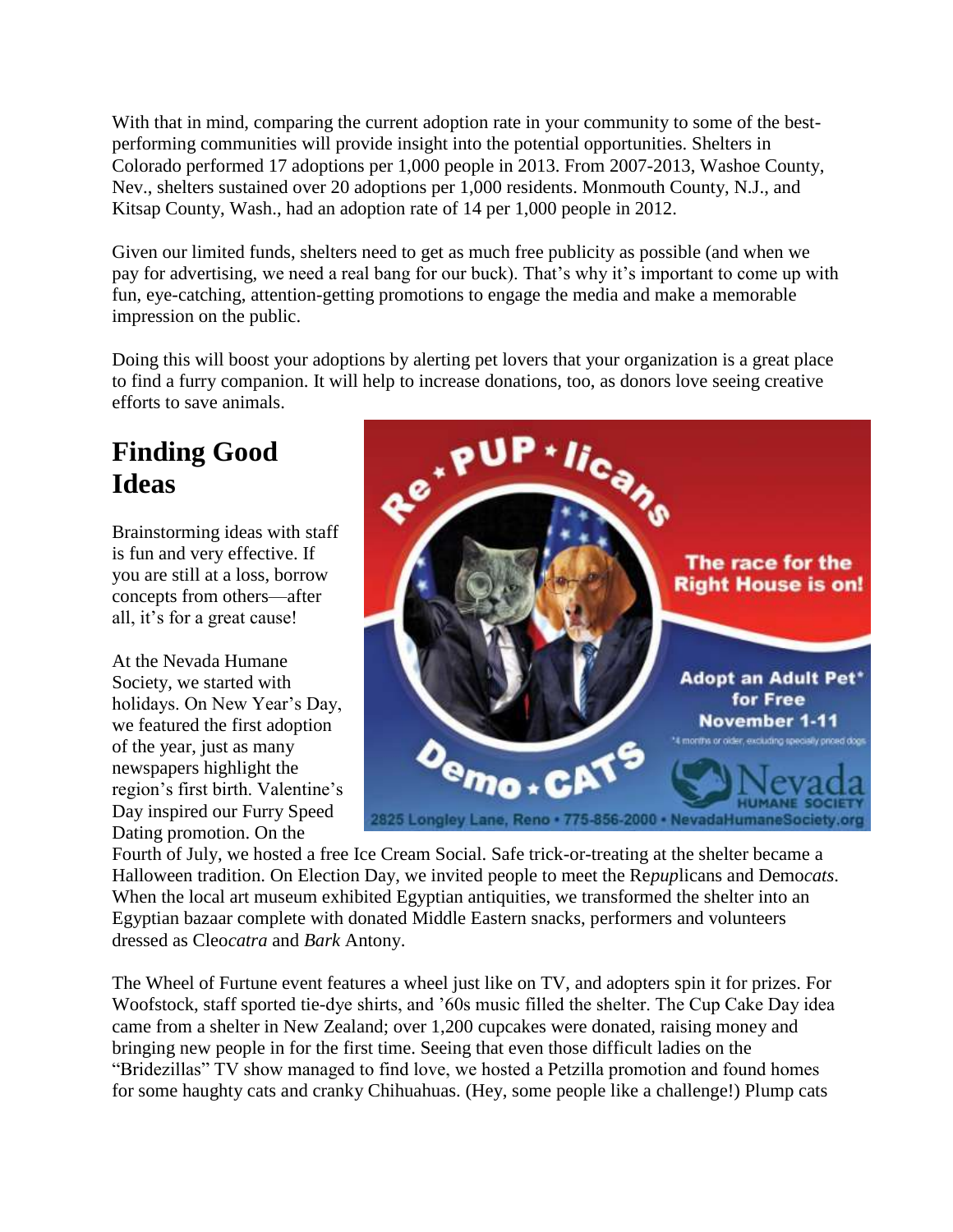were promoted with a Fat Cat event, black cats with an Adopt a Mini-Panther promotion. When a hoarding situation brought in dozens of mostly orange-colored cats, we asked people to help with The Great Orange Cat Rescue.

Inspiration can come from anywhere. We received several letters from one woman complaining that we were "hijacking holidays for animals." "What's next?" she asked. "Arbor Day?" Hmmm, Arbor Day, trees, dogs … yes! So, we partnered with a local nursery that was thrilled to donate a free tree for each adopter.

Not every promotion worked, but a few duds were a small price for the events that succeeded beyond our wildest dreams. Create and adjust—give one idea a try and then make improvements if you need to.

### **A Better Business Model for Adoptions**

We all know that money can't buy love, and yet for years, many animal welfare organizations have acted as though paying for a pet was the only way to guarantee the animal would be treasured. But several studies have since confirmed that animals given as gifts or acquired at no cost are no less valued by their adoptive families. So now we can reduce and waive fees to increase adoptions. Some shelters still view adoption fees as a primary revenue source, but this business model does not work and never did. After all, if it worked, all shelters would be forprofit businesses.Instead, we should view adoptions as a way to increase our visibility and support in the community. When we share the compelling stories that come from our increased adoption numbers, we can ask our donors for greater generosity to support this lifesaving work.

### **Enthusiasm Is Contagious**

When you have seen thousands of adoptions, as many of us who work in shelters have, it's easy to get a bit blasé. Just for a moment, put yourself in the shoes of the people adopting a pet for the very first time. Imagine their high hopes and nervousness. They have come to our shelter though they could get a pet elsewhere—to find a new best friend, to save a life. Our job is to make them feel like a hero by the time they leave the shelter. However you choose to do this ringing a bell to celebrate, having staff applaud as adopters leave are both possible options make sure your adopters leave feeling proud.

Make it easy for folks to fall in love by fostering an immediate bond between the visitors and the animals. This bond requires touch—which is why stores want you to touch their merchandise, car dealers want you to take a test drive and politicians want to shake your hand and kiss your baby. For us, this translates into encouraging visitors to touch and interact with the animals in the shelter so that an attachment can form that will lead to adoption.

Setting adoption goals for each month and then tracking each adoption publicly on a big display board within the shelter helps get everyone pulling together and also creates a sense of accomplishment when goals are met.